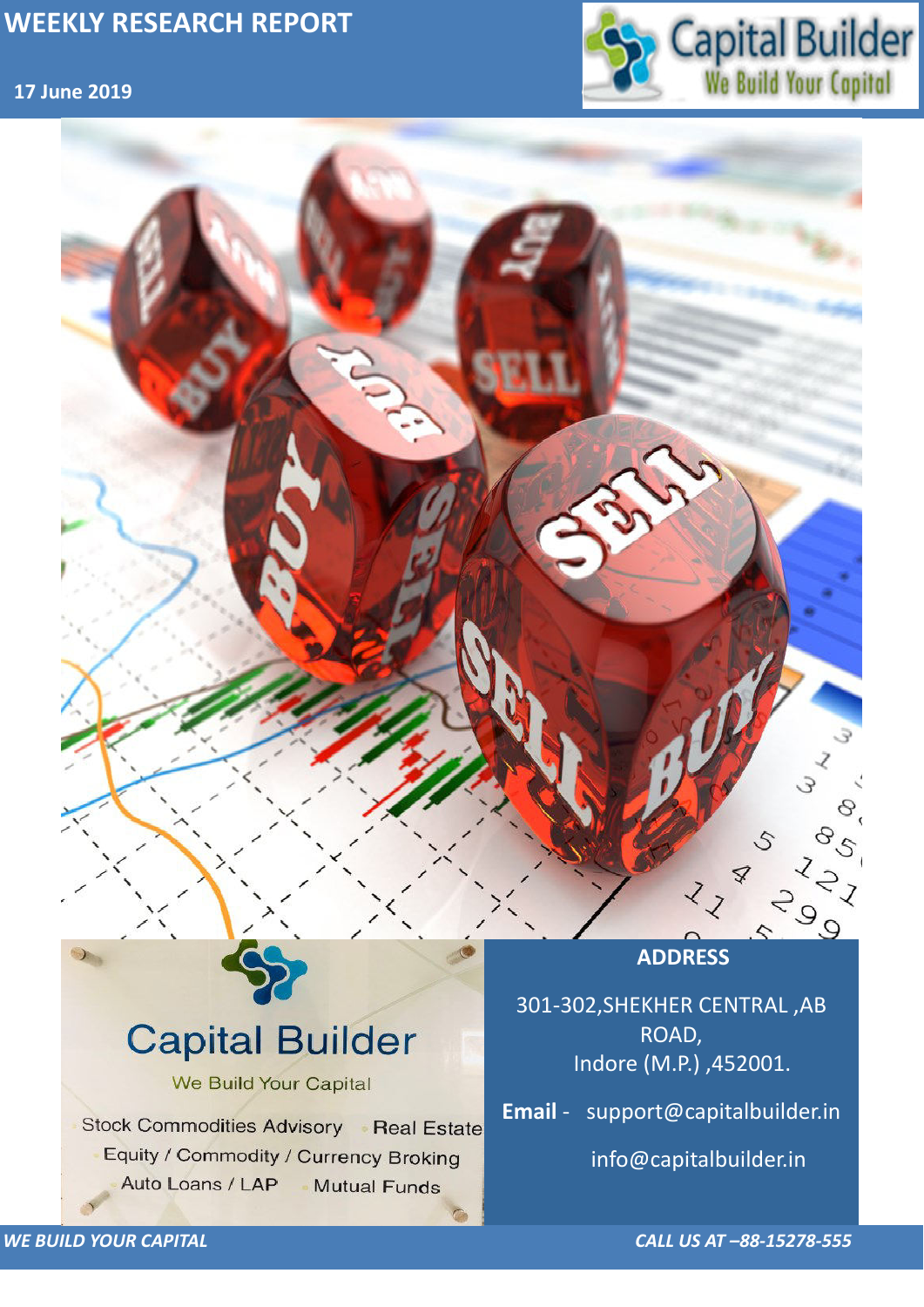## **17 June 2019**



#### *WE BUILD YOUR CAPITAL CALL US AT –88-15278-555*

#### **Top stories this week**

With all eyes on Fed policy, G-20 meet, gold to shine; oil on the boil ahead of OPEC meet

Next week will be crucial for commodities. The US Empire State manufacturing index, building permits, housing starts and existing-home sales for May will be released.

FII inflows for 6 months after election results could be around Rs 60,000-70,000 crore'

We believe that as of now FIIs would continue to take Nifty at higher levels only via select stocks.

Gold firm in evening trade; gains 1.6% for the week The gold rate touched an intraday high of Rs 33344 and an intraday low of Rs 32980. For the week, the yellow metal touched low of Rs 32,672 and a high of Rs 33,344.

Power regulator DERC notifies net metering framework paving way for rooftop, agri solar plants

The net metering framework aimed at promoting solar and other forms of renewable energy was notified with approval of Power minister Satyendar Jain, a Delhi government statement said.

Forex reserves nearing lifetime high; up \$1.7 bn to \$423.5 bn In the reporting week, foreign currency assets, a major component of the overall reserves, rose by \$1.666 billion to \$395.801 billion.

India's crude steel output grows 5% to 9.235 MT in May During April-May 2019-20, the production stood at 18.020 MT, up 3.4 per cent from 17.432 MT in the corresponding period of the previous fiscal.

Rupee loss widens by 30 paise to 69.80 against US dollar At the interbank foreign exchange (forex) market, the domestic currency opened higher at 69.55 per dollar, but lost ground during the day and fell to 69.85. The rupee finally settled at 69.80, down 30 paise over its previous close.

Wall Street ends down; Broadcom warning hits chip stocks The Dow Jones Industrial Average fell 17.16 points, or 0.07%, to 26,089.61, the S&P 500 lost 4.66 points, or 0.16%, to

2,886.98 and the Nasdaq Composite dropped 40.47 points, or 0.52%, to 7,796.66.

the Sensex was down 289.29 points at 39,452.07, while Nifty was down 90.70 points at 11,823.30. About 808 shares have advanced, 1686 shares declined, and 144 shares are unchanged.

### **Weekly Indices Change**

| <b>INDEX</b>                      | <b>CLOSE</b> | <b>P.CLOSE</b> | <b>CHANGES %</b> |  |  |  |
|-----------------------------------|--------------|----------------|------------------|--|--|--|
| <b>SENSEX</b>                     | 39452.07     | 39615.9        | $-0.41%$         |  |  |  |
| <b>NIFTY</b>                      | 11823.3      | 11870.7        | $-0.40%$         |  |  |  |
| <b>MIDCAP</b>                     | 14720.99     | 14906.38       | $-1.24%$         |  |  |  |
| <b>SMLCAP</b>                     | 14365.93     | 14657.09       | $-1.99%$         |  |  |  |
| <b>METAL</b>                      | 10956.44     | 10778.6        | 1.65%            |  |  |  |
| <b>OIL&amp;GAS</b>                | 15047.12     | 15225.54       | $-1.17%$         |  |  |  |
| <b>AUTO</b>                       | 18113.9      | 18490.22       | $-2.04%$         |  |  |  |
| <b>TECK</b>                       | 7807.91      | 7751.8         | 0.72%            |  |  |  |
| <b>BANKEX</b>                     | 34352.25     | 34866.11       | $-1.47%$         |  |  |  |
| IT                                | 15907.67     | 15738.57       | 1.07%            |  |  |  |
| <b>FMCG</b>                       | 11516.21     | 11531.67       | $-0.13%$         |  |  |  |
| HC                                | 12899.08     | 13038.91       | $-1.07%$         |  |  |  |
| <b>PSU</b>                        | 7630.06      | 7684.6         | $-0.71%$         |  |  |  |
| <b>INDEX</b>                      | <b>CLOSE</b> | <b>P.CLOSE</b> | <b>% CHANGE</b>  |  |  |  |
| <b>DOW</b>                        | 26089.6      | 25983.9        | 0.41%            |  |  |  |
| <b>NASDAQ</b>                     | 7,796.66     | 7,742.10       | 0.70%            |  |  |  |
| <b>FTSE</b>                       | 7345.78      | 7331.94        | 0.19%            |  |  |  |
| <b>NIKKEI</b>                     | 21146.5      | 21113.5        | 0.16%            |  |  |  |
| <b>HANGSENG</b>                   | 27352        | 27526.5        | $-0.63%$         |  |  |  |
| <b>Top Nifty50 Gainers Weekly</b> |              |                |                  |  |  |  |
| <b>COMPANY</b>                    |              | <b>VALUE</b>   | <b>%CHANGE</b>   |  |  |  |
| <b>Tata Steel</b>                 |              | 501.80         | $+4.09$          |  |  |  |
| <b>JSW Steel</b>                  |              | 271.25         | $+3.37$          |  |  |  |
| <b>Tata Consultancy</b>           |              | 2,254.50       | $+3.33$          |  |  |  |
| Vedanta                           |              | 169.55         | $+3.26$          |  |  |  |

| Grasim Inds.                     | 899.00       | $+3.16$       |  |  |
|----------------------------------|--------------|---------------|--|--|
| <b>Top Nifty50 Losers Weekly</b> |              |               |  |  |
| <b>COMPANY</b>                   | <b>VALUE</b> | <b>CHANGE</b> |  |  |
| <b>YES Bank Ltd.</b>             | 115.05       | $-17.76$      |  |  |
| <b>IndusInd Bank</b>             | 1,426.80     | $-8.08$       |  |  |
| <b>Indiabulls Housing F</b>      | 672.25       | $-8.05$       |  |  |
| <b>Bharat Petroleum</b>          | 386.50       | $-4.09$       |  |  |
| <b>Coal India</b>                | 255.15       | $-3.92$       |  |  |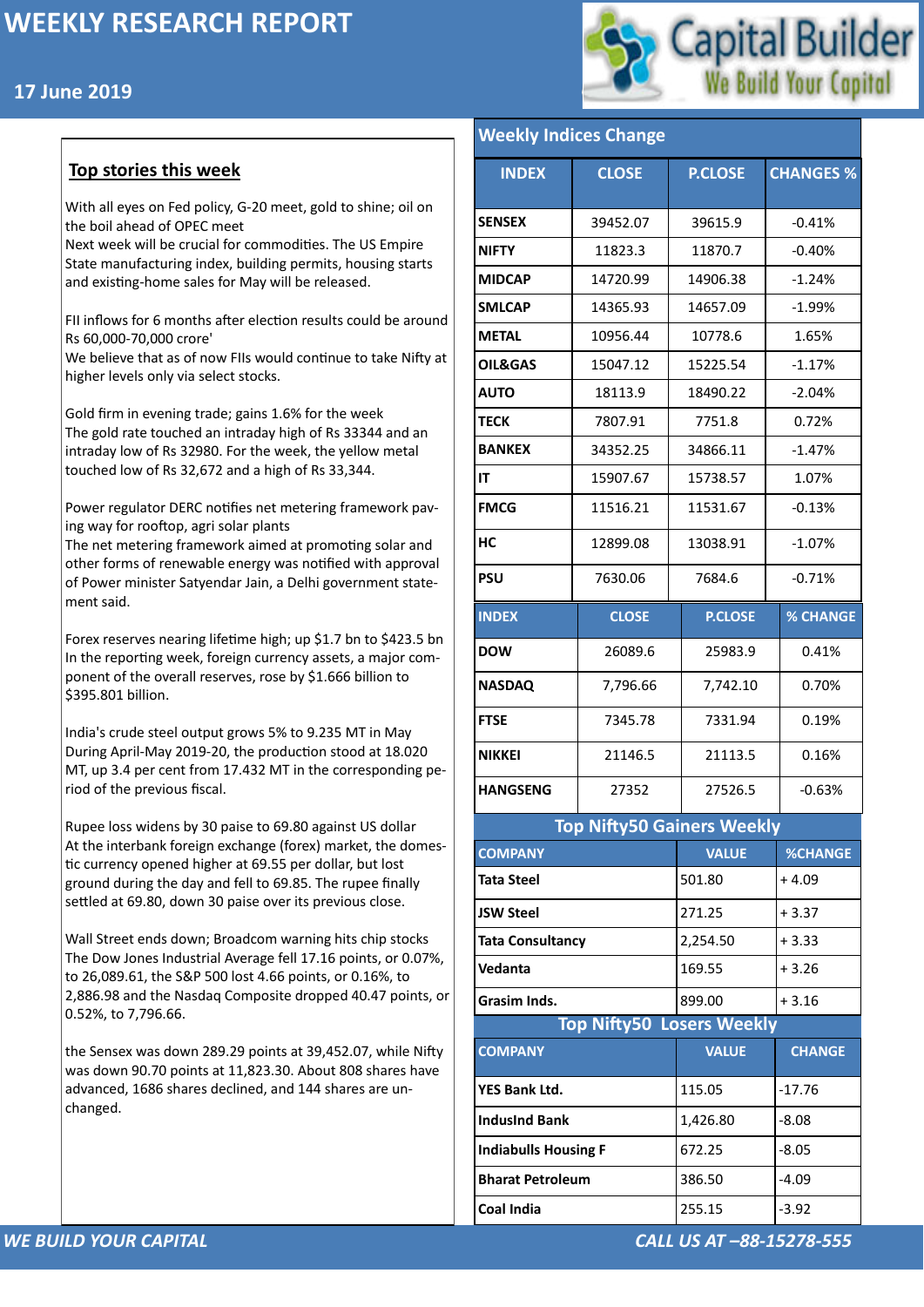## **17 June 2019**

**Weekly Indices Recommendati** 



| <b>INDICES</b>               | S <sub>2</sub> | S <sub>1</sub> | <b>PIVOTS</b> | R1    | R <sub>2</sub>           |
|------------------------------|----------------|----------------|---------------|-------|--------------------------|
| <b>NIFTY</b>                 | 11671          | 11747          | 11873         | 11949 | 12076                    |
| <b>BANK NIFTY</b>            | 29950          | 30282          | 30841         | 31172 | 31731                    |
| <b>WE BUILD YOUR CAPITAL</b> |                |                |               |       | CALL US AT -88-15278-555 |





**STRATEGIES:-** Technically on the daily charts we see minor support on the downside for nifty 50 index lies at 11600-11550 levels, whereas minor resistance on the upside is capped around 11950– 12000 levels. If nifty 50 index breaches minor support on the downside and closes below it we may see fresh break down and index can drag index towards major support on lower side around 11300-11250 and if breaches minor resistance on the upside and closes above it we may see fresh breakout and index can head towards higher levels around 12150– 12200,

Currently nifty 50 index is trading above 200 days exponential moving average and suggests long term trend is bullish.

**STRATEGIES:-** Technically on the daily charts we see minor support on the downside for Nifty Bank Index lies at 30200 levels, whereas minor resistance on the upside is capped around 31250 levels. If Nifty Bank breaches minor support on the downside and closes below it we may see fresh break down and index can drag index towards major support on lower side around 29500 and if breaches minor resistance on the upside and closes above it we may see fresh breakout and index can head towards higher levels around 31800.

Currently Nifty Bank is trading above 200 days exponential moving average and suggests long term trend is bullish.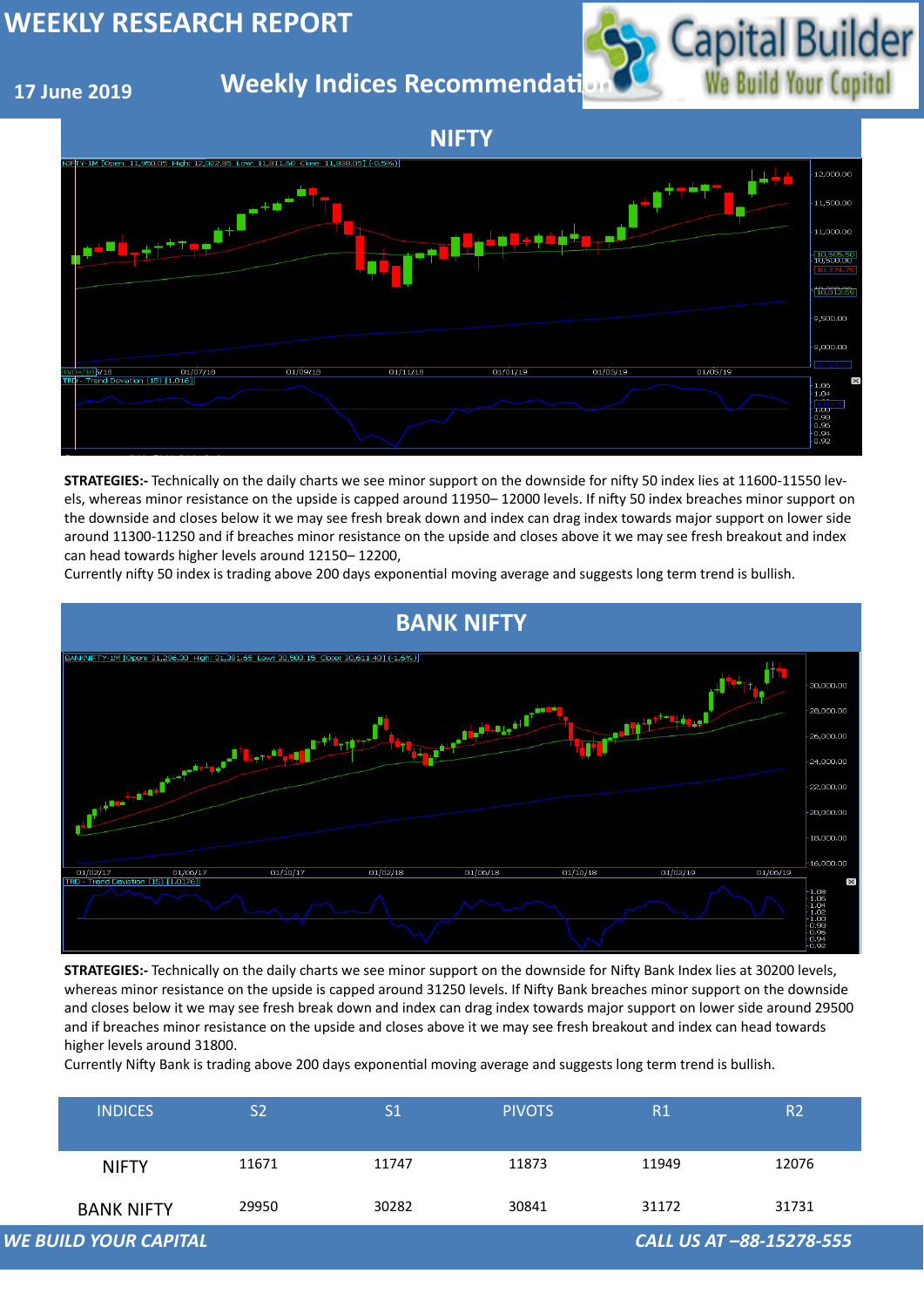

#### **17 June 2019**

*WE BUILD YOUR CAPITAL CALL US AT –88-15278-555*

## **EQUITY CASH & FUTURE**

#### **STOCK RECOMMENDATIONS [FUTURE]**

#### **1. RBLBANK**

#### **2. STAR**



RBLBANK is looking BEARISH on charts we advise you to SELL BELOW 625 with a stop loss 650 for the target of 605-570.



| <b>BTST CASH BUYING SCRIPT</b>    |              |            |           |  |  |
|-----------------------------------|--------------|------------|-----------|--|--|
| <b>SCRIPT</b>                     | <b>LEVEL</b> | <b>TGT</b> | <b>SL</b> |  |  |
| <b>HCLTECH</b>                    | 1090         | 1120-1160  | 1055      |  |  |
| <b>BTST FUTURES BUYING SCRIPT</b> |              |            |           |  |  |
| <b>SCRIPT</b>                     | <b>LEVEL</b> | <b>TGT</b> | <b>SL</b> |  |  |
| <b>MARICO</b>                     | 371          | 377-386    | 365       |  |  |

**WE BUILD YOUR CAPITAL** 

STAR is looking BEARISH on charts. We advice you to SELL BELOW 425 with a stop loss of 440 for the target of 415-405.